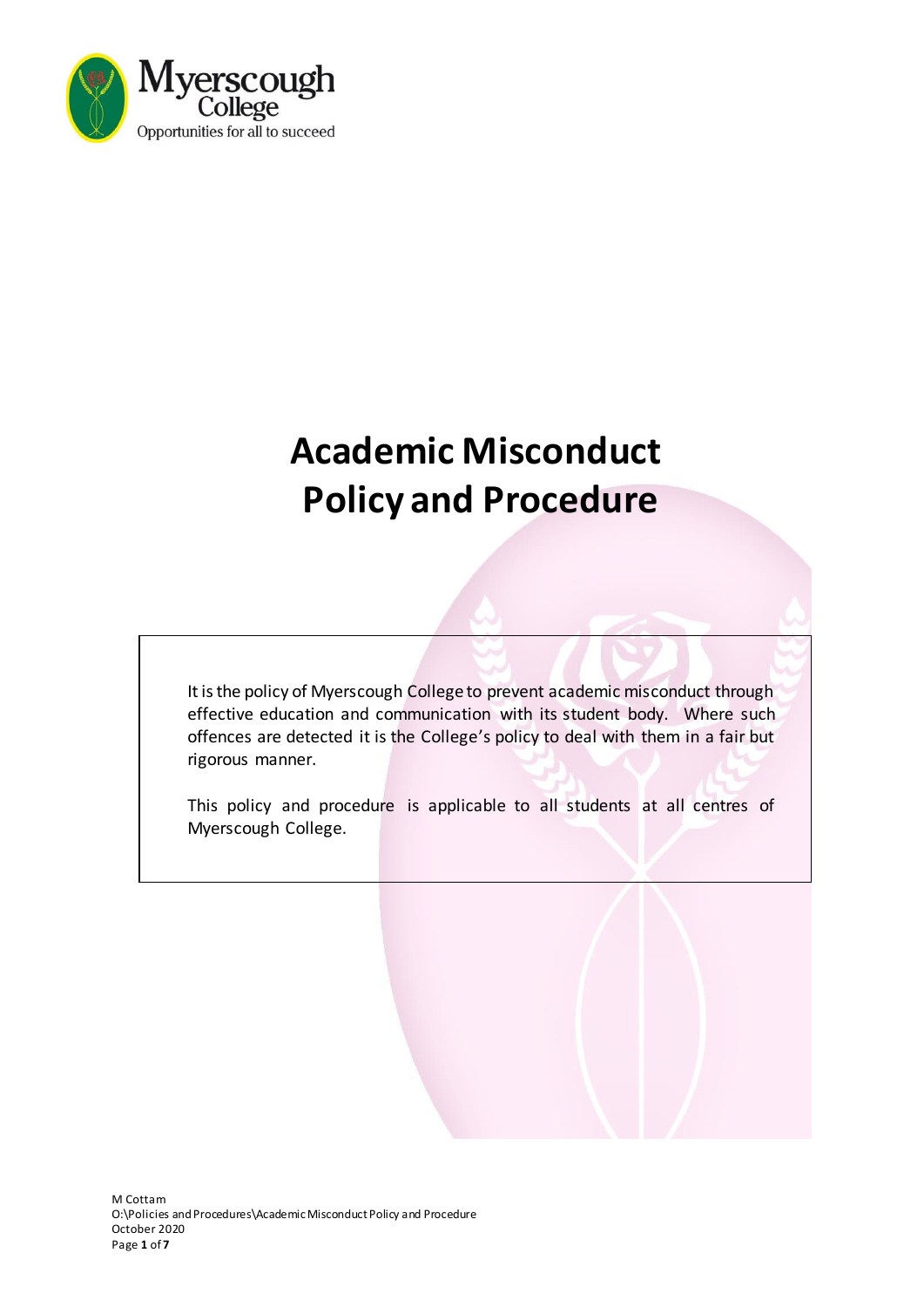### **Definitions:**

Academic misconduct is defined as any action or attempted action by a student which gives or has the potential to give an unfair advantage in an assessment, or might assist another student to gain an unfair advantage or otherwise undermines the academic integrity of the College.

The College regards any form of academic misconduct as a serious offence. Such offences can include, without limitation:

#### **Cheating**

Cheating is defined a form of examination malpractice relating to formal invigilated examinations or other assessments. Examples of cheating include without limitation:

- Communicating with another candidate during an examination
- Communicating with any other person other than an authorised invigilator or other member of staff during an examination
- Copying or attempting to copy from another candidate during an examination
- Possession of any written or printed materials during an examination, unless expressly permitted by the examination regulations
- Possession of any electronically stored information or accessing any information via a network during an examination, unless expressly permitted by the examination regulations
- Use of any information, communication, technology device e.g. mobile phone, watch or calculator during an examination, unless expressly permitted by the examination regulations
- Substitution of examination materials
- Impersonation e.g. where a student arranges for someone else to impersonate them or impersonates another person in an examination, test or hearing
- Gaining or attempting to gain access to unauthorised assessment materials in advance of the specified time, unless expressly permitted by the examination regulations
- Obtaining a copy of a written examination paper in advance of the date and time for its authorised release.

#### **Plagiarism**

Plagiarism occurs where a student copies words or ideas from another person and presents those words or ideas as their own in an assessment without properly acknowledging and citing the source(s). Examples of plagiarism include without limitation:

- The inclusion in a student's work of another's work whether published or not without proper acknowledgement
- The substantial summarising of another's work without proper acknowledgement
- The substantial and unauthorised use of the ideas of another person without proper acknowledgement.

#### **Re-presentation of Work**

Re-presentation of work occurs where a student submits the same work in full or in part, that they have previously submitted for academic credit, where this is not expressly permitted by the assessment brief.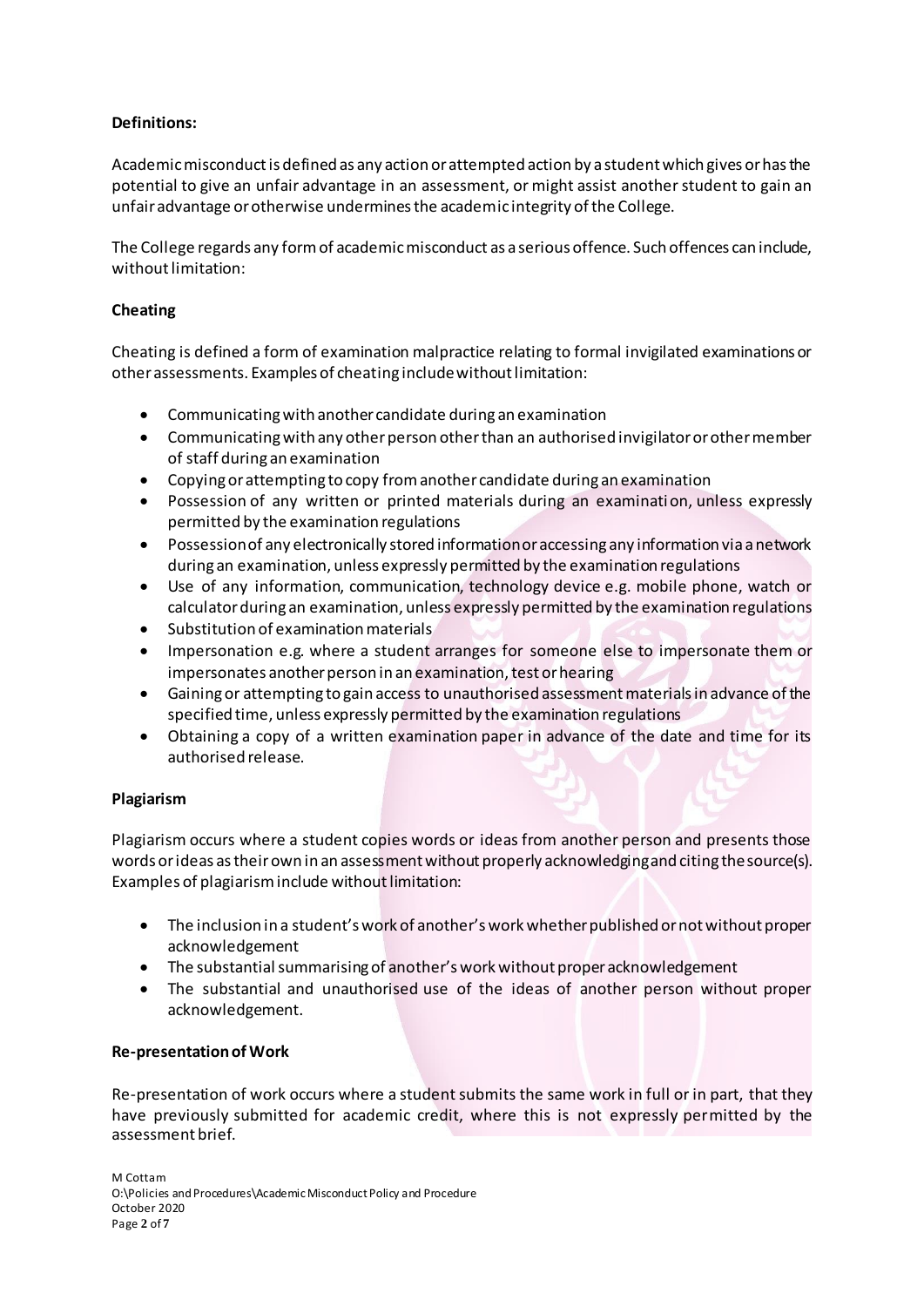#### **Collusion**

Collusion is an attempt to deceive the examiners by disguising the true authorship of an assessed piece of work in full or in part. Examples of collusion include without limitation:

- Where student A copies, or imitates in close detail, student B's work
- Where two or more students divide the elements of an assignment among themselves, and copy, or imitate in close detail, one another's answers.

All students involved will be regarded as jointly liable in cases of collusion. It is also an offence of collusion to allow one's work to be copied or imitated in close detail. Students should take reasonable steps to safeguard their work, data and hardware from improper use by others.

Collusion should not be confused with the normal situation in which students learn from one another, sharing ideas, as they generate the knowledge and understanding necessary for each of them successfully and independently to undertake an assignment or research project. Nor should it be confused with group work on an assignment or research project where this is specifically authorised.

#### **Commissioning of Assessed Work**

Commissioning occurs where a student commissions a third party to complete all or part of an assessed piece of work and then submits it as their own. Commissioned work may be pre -written or specifically prepared for the student. It might be obtained from a company or an individual and may or may not involve a financial transaction. It includes the use of essay mills or buying work on-line or the use of a proof-reading service that includes re-writing the original assessed piece of work. Where it is suspected that a student has submitted work that has not been written by them, the student may be asked questions about the work during the investigation to give them the opportunity to demonstrate appropriate knowledge of the subject matter and that they understand the content of the work. Students must keep copies of drafts and other materials used in researching and preparing the work.

#### **Falsification and Fabrication of Data**

Falsification of data occurs where data, evidence or experimental results are altered or enhanced. Fabrication of data occurs where a student creates data, results or other outputs and presents them as if they were real.

#### **Ethical Breaches**

Ethical breaches may occur where there is a failure to comply with College research and ethics policies and procedures, including conducting research and data collection without prior ethi cal approval from the College.

Students should ensure that they are familiar with the ethical policies of the College and their particular discipline area.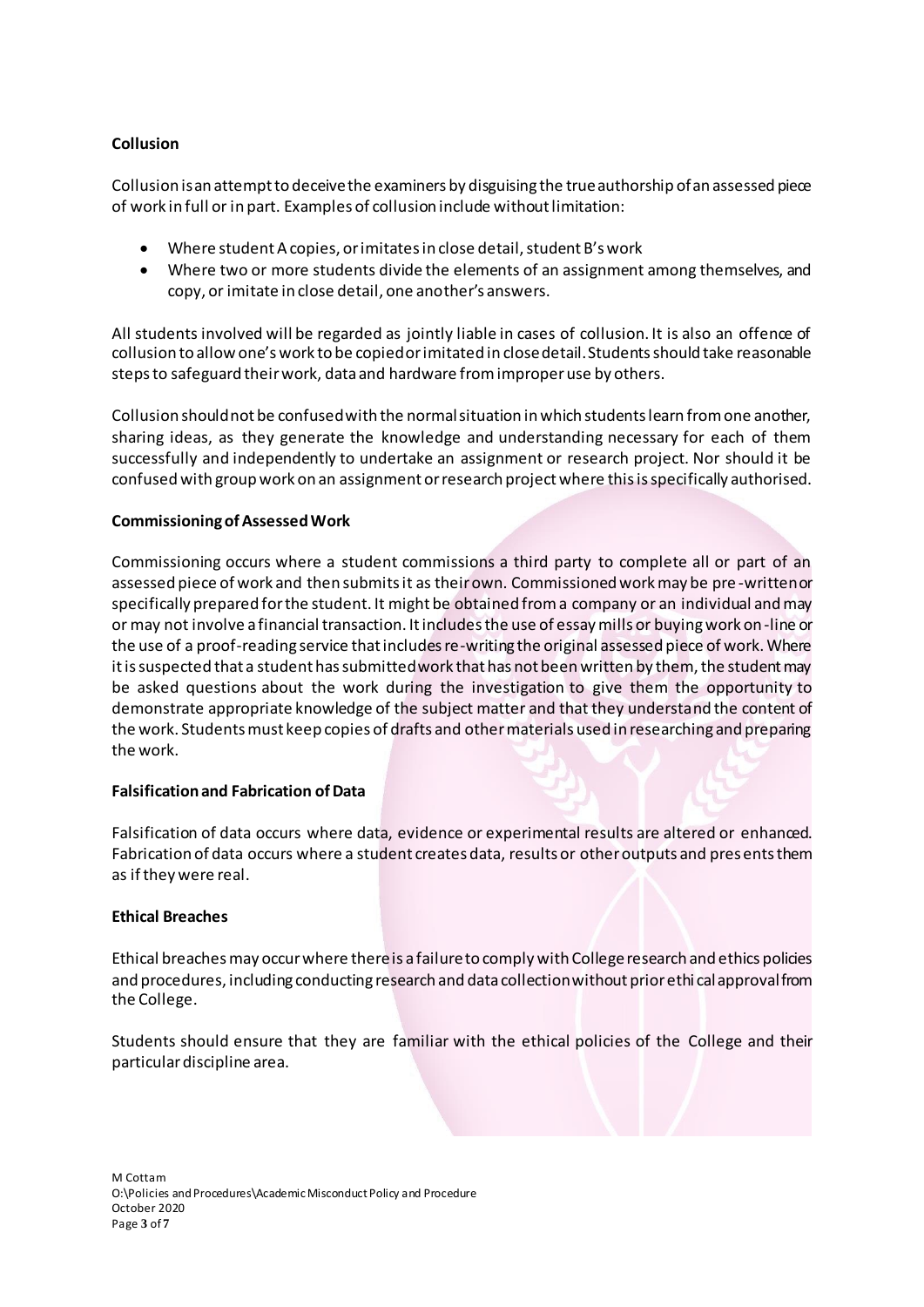#### **Any Other Attempt to Deceive**

Any other deliberate attempt to deceive, including offering a bribe to any member of staff or external person who is connected to the College.

#### **Detection**

For higher education, student work may be submitted electronically to Turnitin UK which is a webbased system that provides comprehensive checking of submitted work for matching text on web pages, electronic journals and previously submitted student work. Turnitin is promoted as both an education and detection tool. Turnitin UK generates an Originality Report to facilitate the identification of potential plagiarism cases. The Originality Report can be used as evidence and to support the related decision-making process.

### **Procedure**

#### **1. Higher Education**

For all instances of academic misconduct relating to higher education, the academic regulations and procedures of the validating university (UCLAN) are followed. The key information and procedures are in the UCLan academic Regulations,section G and the UCLan Assessment Handbook, section 6.

In addition to the above, information for higher education students regarding academic misconductis published in Student Handbooks.

The University Academic Misconduct procedure identifies 4 categories under which academic misconduct may be investigated and associated penalties may be imposed.

#### **Category 1: Poor Academic Practice**

Poor academic practice falls short of academic misconduct and normally occurs where a student has attempted but failed to adopt good academic practice. It is normally the result of a failure to understand the required protocols and is most likely to occur at an early stage in the course and form a relatively small part of the individual student's assessed work.

Examples of poor academic practice include inadequate referencing, omitting to include quotation marks or gaps in the reference list. The College will apply academic judgment in determining whether poor academic practice or academic misconduct has occurred.

#### **Category 2: Academic Misconduct**

Category 2 academic misconduct will normally be defined as a first instance of academic misconduct. Where there is evidence of academic misconduct in multiple assignments that were submitted at the same time within the same cycle of assessment(s), this will normally be treated as a single occurrence.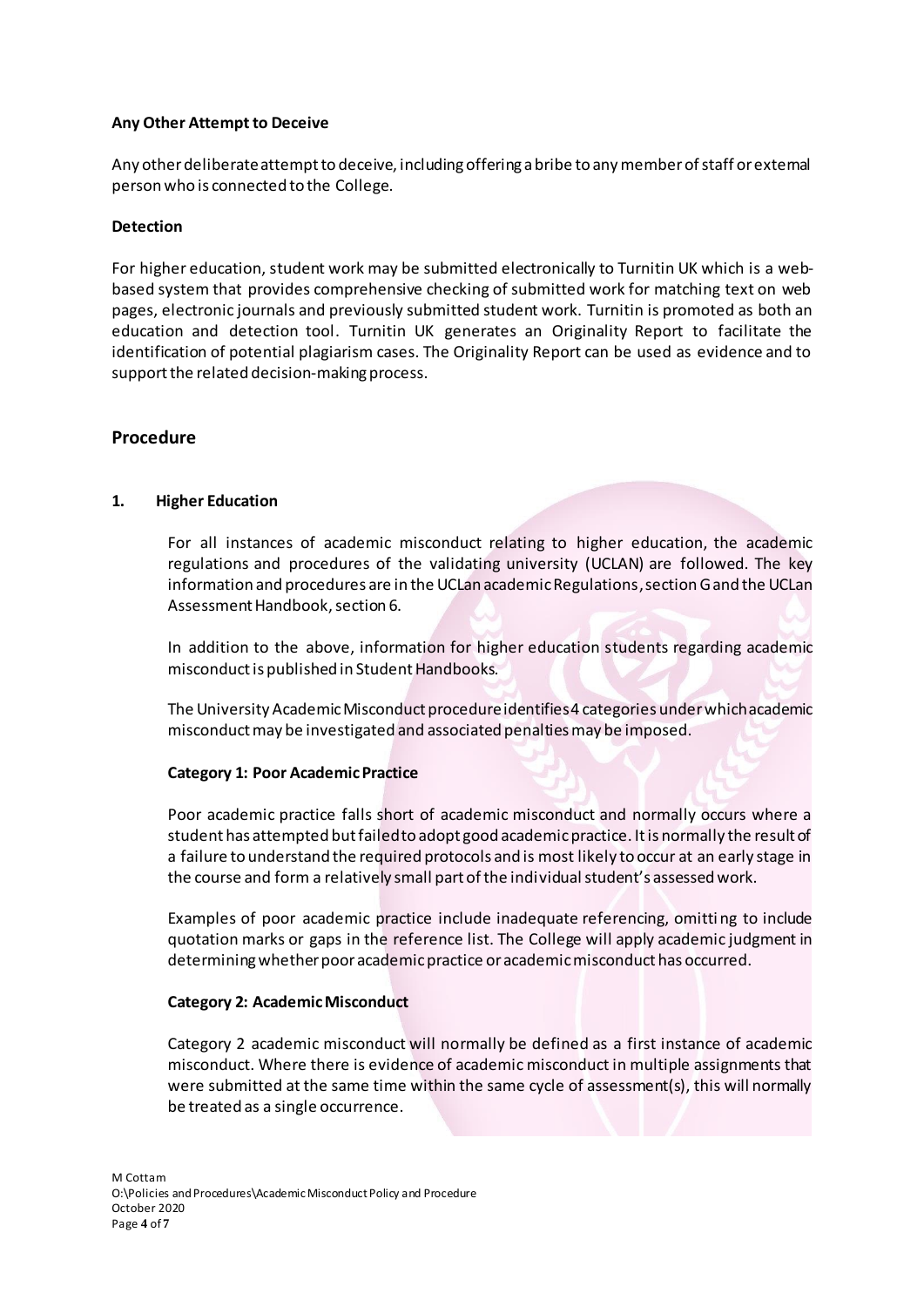#### **Category 3: Academic Misconduct**

Category 3 academic misconduct will normally be defined as a repeat offence of academic misconduct in any form, where the student has previously incurred a penalty and a warning for academic misconduct, and where the repeat instance occurs in a subsequent cycle of assessment(s).

#### **Category 4: Gross Academic Misconduct**

Category 4 will normally be defined as gross academic misconduct where a clear intent to deceive and gain an unfair academic advantage can be established. Examples of category 4 gross academic misconduct may include, for example, a repeat instance of category 3 academic misconduct in any form, commissioning of assessed work or fabrication or falsification of data.

Alleged cases of academic misconduct will be reported to the with the Assistant Principal Higher Education for investigation. The academic misconduct will be considered by the Assistant Principal Higher Education at the College (or their nominee) as detailed in the UCLan Academic Misconduct Procedure.

#### **2. Further Education**

Where a case of academic misconduct in relation to an assessment comes to light, the assessment must be suspended and assessors must not come to a decision on the candidate's result.

Where evidence of academic misconduct becomes apparent subsequent to the recommendation of the assessors, the matter will be re-opened and the original decision may be set aside if appropriate.

- 2.1 Alleged acts of academic misconduct will be reported to the respective Head of Learning Area, Head of Centre and/or Assistant Principal FE for investigation.
- 2.2 The Head of Area will investigate the matter and give the student the opportunity to put their case forward for consideration. The student maybe accompanied by a friend who may, for example, be a member of the Students Union or a Student Counsellor or a parent/guardian. The Head of Learning Area and the Assessor who alleges that academic misconduct has taken place will present evidence to the student to explain.
- 2.3 If the allegation is found to be proven the Head of Area will decide an appropriate grade/penalty for the assessment and this will be reported at the FE Performance Board. Given the seriousness of the offence, the matter can result in a warning being issued, as deemed appropriate under the Myerscough Positive Behaviour Policy and Procedure.
- 2.4 There is provision for an appeal and this should be made to the Assistant Principal in writing, within seven days. The Assistant Principalmay increase or decrease the sanction, or annul it if the allegation is not substantiated.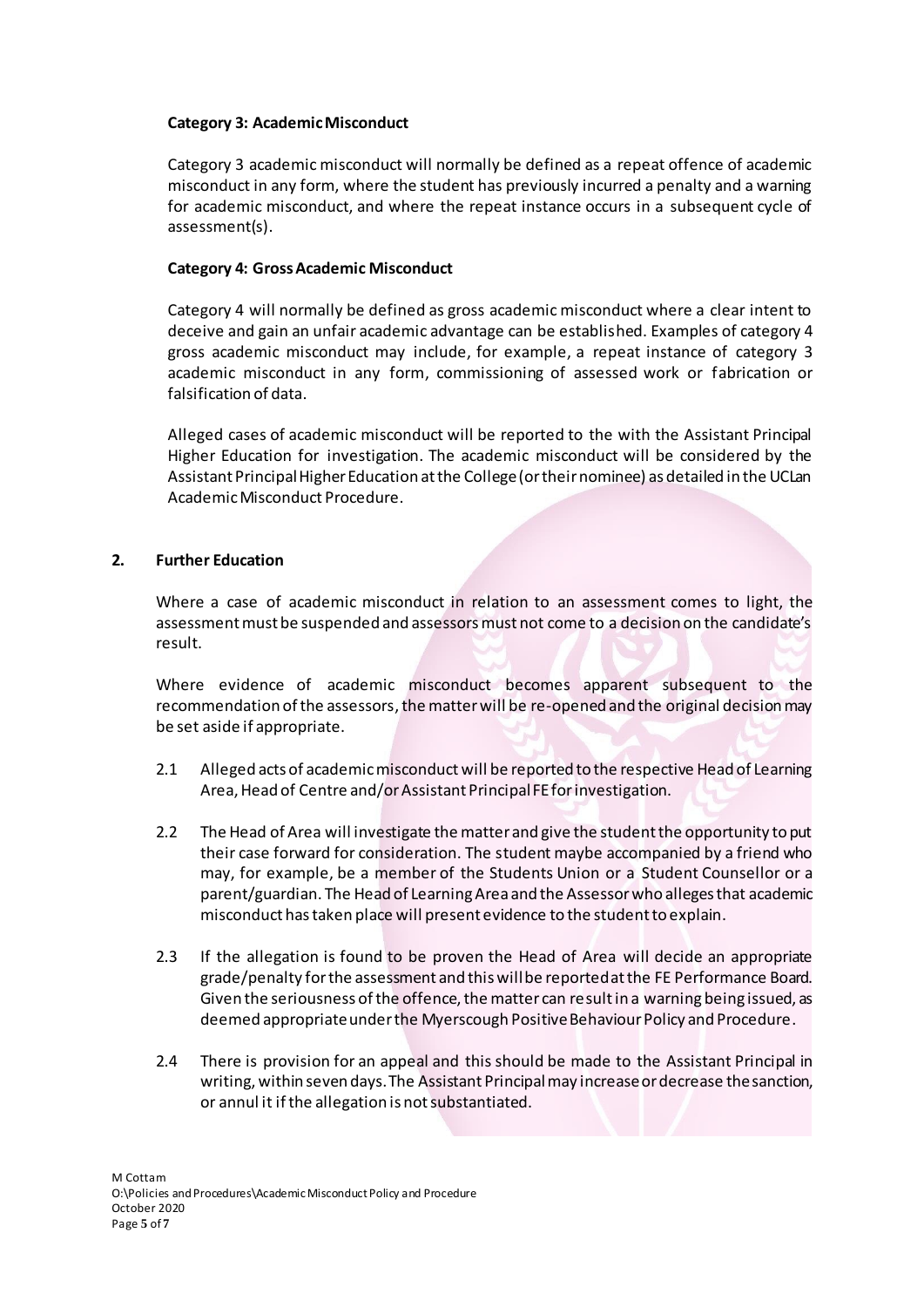2.5 Where the student accepts the decision the Head of Area be reported the issue to the Assistant Principal FE. The Head of Learning Area is responsible for ensuring that any sanction is imposed upon the student.

#### **Documents Associated with this Policy:**

#### **Internal Documents:**

- Positive Behaviour Policy and Procedure
- Student's Charter

#### **External Documents:**

- QAA UK Quality Code for Higher Education
- QAA Academic Integrity Charter
- UCLan Academic Regulations
- UCLan Assessment Handbook
- UCLan Academic Misconduct Procedure